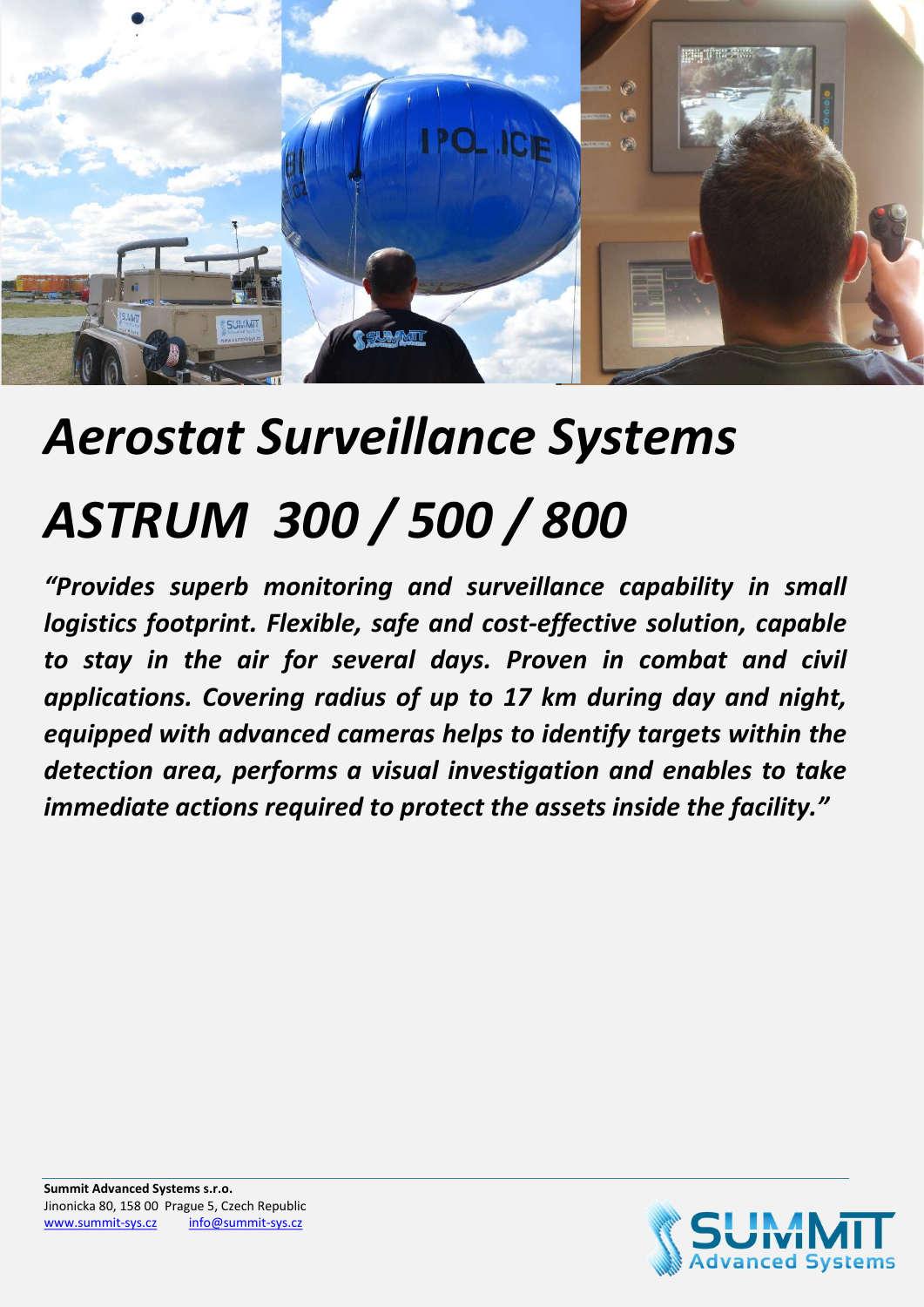The ASTRUM aerostat system is safe and cost-effective solution, which allows rapid deployment and gyro stabilized, dual sensor camera with up to 17 km of surveillance capabilities. System is flexible for transportation and weather resistant. Dedicated trailer is designed to be towed by commercial vehicle. Helium re-use station helps to recycle expensive Helium (up to 5 times); after the mission, the system stores Helium in dedicated cylinders.

- Helium filled balloon anchored to the ground by tether & mooring system
- Advanced EO/IR payloads for continuous, day/night operation
- Commanding viewpoint providing superb real time intelligence, surveillance, and monitoring
- The ultimate solution for non-stop 360° surveillance
- Proven in combat and civilian security roles
- Highly mobile, cost effective systems with small logistic footprints
- Applications: surveillance, mobile communications; Wifi, 4G, LTE, 5G, GSM
- Silent; noiseless when airborne





|                                           | Astrum 300                                                                                        | Astrum 500                                                                                                                                | Astrum 800                                                                                                                               |
|-------------------------------------------|---------------------------------------------------------------------------------------------------|-------------------------------------------------------------------------------------------------------------------------------------------|------------------------------------------------------------------------------------------------------------------------------------------|
| <b>Type of Balloon</b>                    | $1$ -ply                                                                                          | $2$ -ply                                                                                                                                  | $2$ -ply                                                                                                                                 |
| <b>Balloon size / diameter</b>            | 19m <sup>3</sup> / 3.8m                                                                           | 38m <sup>3</sup> / 4.8m                                                                                                                   | $73m^3/6m$                                                                                                                               |
| Max tether length /<br>operational height | 150 m / 100 m                                                                                     | 300 m / 200 m                                                                                                                             | 300 m / 200 m                                                                                                                            |
| Lifting capacity                          | 12 kg                                                                                             | 24 kg                                                                                                                                     | 34 kg                                                                                                                                    |
| Max length of mission                     | 4 days                                                                                            | 7 days                                                                                                                                    | 30 days                                                                                                                                  |
| <b>Wind resistance</b>                    | $13 \text{ m/s}$                                                                                  | $17 \text{ m/s}$                                                                                                                          | $22 \text{ m/s}$                                                                                                                         |
| <b>Temperatures</b>                       | $-35^{\circ}$ C to $+55^{\circ}$ C                                                                | $-35^{\circ}$ C to $+55^{\circ}$ C                                                                                                        | $-35^{\circ}$ C to $+55^{\circ}$ C                                                                                                       |
| Detection range - human                   | up to 2.5 km                                                                                      | up to 6.5 km                                                                                                                              | up to 9 km                                                                                                                               |
| Detection range - vehicle                 | up to 4 km                                                                                        | up to 10 km                                                                                                                               | up to 17 km                                                                                                                              |
| Camera                                    | 3-axis, stabilized, all<br>weather gimbal camera.<br>HD Day + IR Uncooled<br>Digital transmission | 3-axis, stabilized, all<br>weather gimbal camera.<br>HD Day + IR Cooled<br>Digital transmission,<br>tracking of objects, geo-<br>location | 3-axis, stabilized all<br>weather gimbal camera.<br>HD Day + IR Cooled<br>Digital transmission,<br>tracking of objects, geo-<br>location |
| <b>Ground Control Station</b>             | <b>Basic</b>                                                                                      | Tactical                                                                                                                                  | Tactical                                                                                                                                 |
| <b>Mooring system</b>                     | Trailer with winch / mooring system, independent power supply, helium storage                     |                                                                                                                                           |                                                                                                                                          |
| <b>Options</b>                            | Helium re-use system, Emergency deflation system, customized payload bays                         |                                                                                                                                           |                                                                                                                                          |



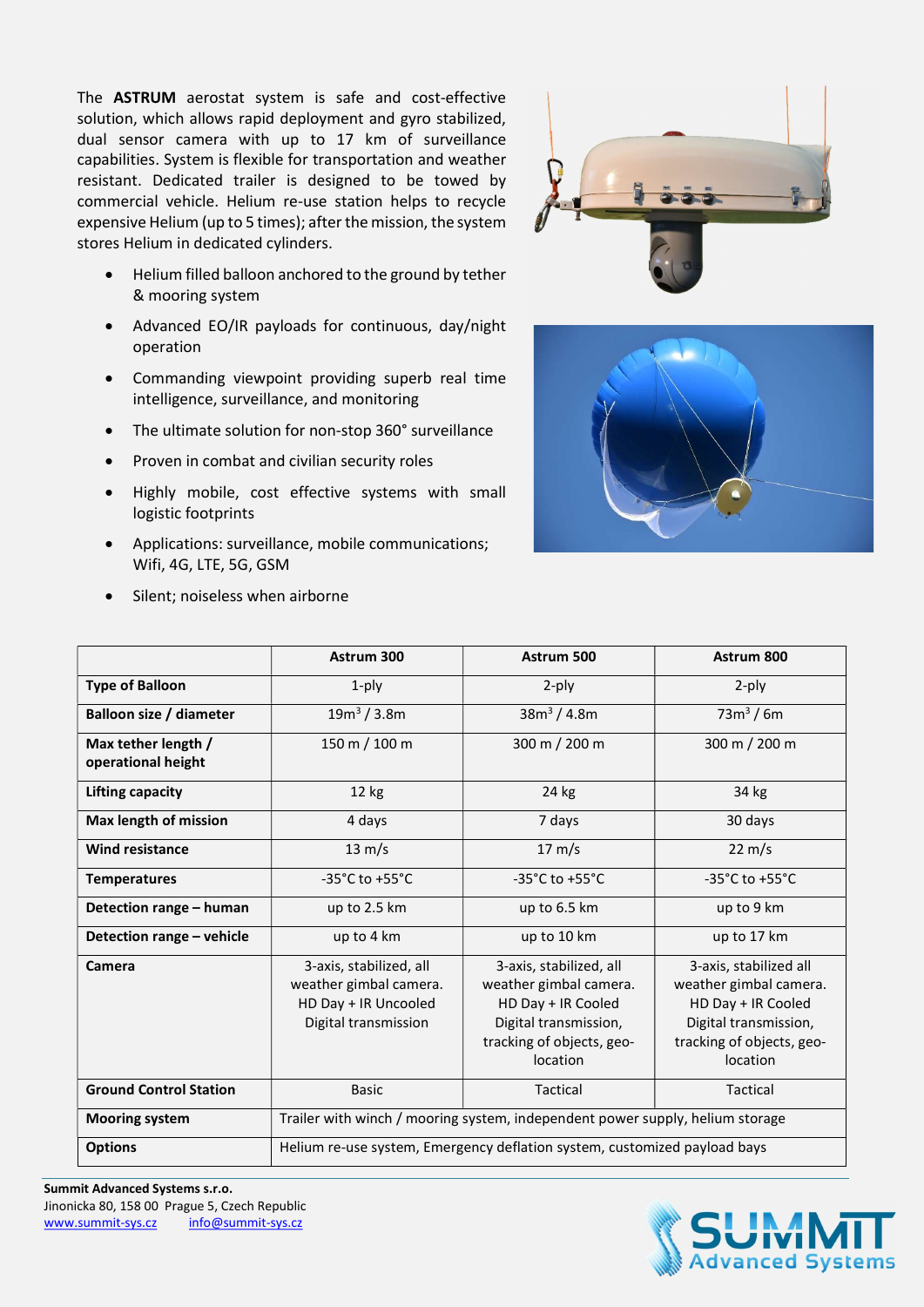## Cameras for day & night imaginary

Our own design of tactical payload carrier includes the communication, electricity, and avionics systems, allows the integration of any sensor desired by our customer.

- 3 axis stabilized gimbal camera
- Dual sensor CCD (Day) & IR (Night)
- **•** Optionally distance measurement, laser designation

## Other payload options

The lifting capability is sufficient to support also various other applications beyond standard surveillance solutions. Statically located and powered payload bay can host also wide range of communications and electronics devices, such as GSM cells, 4G/LTE or 5G cells, WiFi access points or measurement devices.

### Ground Control Station

Portable, Pelicase type of GCS is available for quick and mobile use. Tactical station, designed as single user workplace, is designed as foldable, rugged, all weather unit. Both solutions allow the operator to manage the payload, track targets, record and hand over imaginary data.